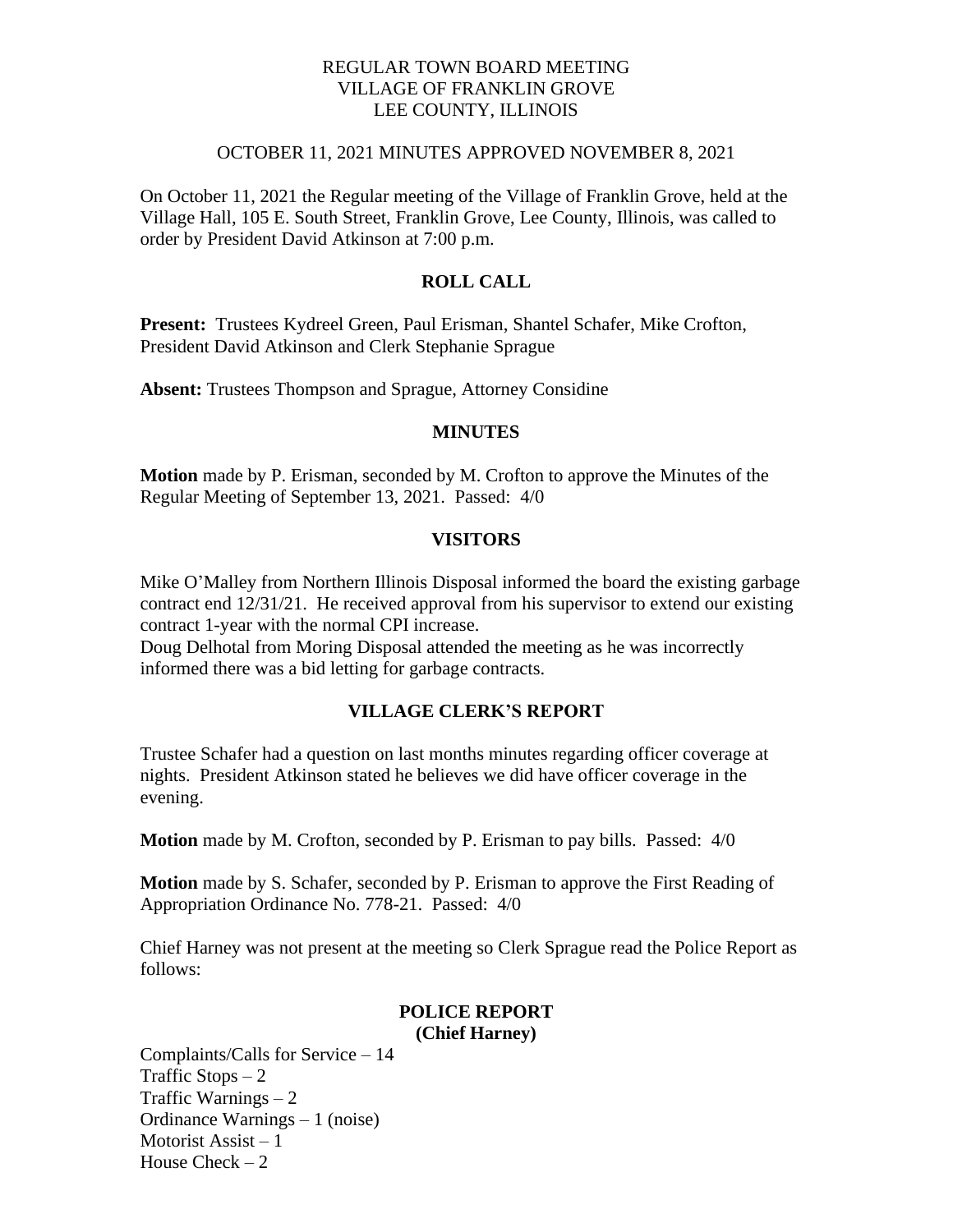### **LEGAL ISSUES (Attorney Considine)**

None

## **GENERAL ISSUES**

President Atkinson informed the board employee Dan Hoffman acquired his CDL. **Motion** made by P. Erisman, seconded by M. Crofton to increase Dan Hoffman's salary \$1/hour for acquiring his CDL. Passed: 4/0

# C**OMMITTEE REPORTS**

## **STREETS & ALLEYS**

(N. Sprague Chairman)

President Atkinson informed the board they will be doing interviews for the Streets and Alley's position. Four resumes have been received so far and will be accepted until October  $15<sup>th</sup>$ .

## **WATER & SEWER**

(M. Crofton Chairman)

Trustee Crofton informed the board he is putting the figures together for a new sewer plant.

## **COMMUNITY DEVELOPMENT**

(S. Schafer Chairman)

Trustee Schafer believes the available liquor licenses should be reviewed and put back on the agenda.

## **PROPERTIES**

(P. Erisman Chairman)

Trustee Erisman stated the generator by the North Street well house was sunk in the ground about 6" and he would like to get a concrete pad poured to store the generator on. Trustee Green felt a battery back up for Village Hall and the Emergency Siren would be beneficial and will bring back some numbers for a cost.

Marilyn Spangler stated the Women's Club will be purchasing a bench to be placed along the walkway at the park and she will have more information on location after they meet with the park board at their Wednesday meeting.

Discussion was had on purchasing a new skid loader. It has been tabled until more of the board is present.

## **FINANCE AND INSURANCE COMMITTEE**

(S. Thompson Chairman)

None